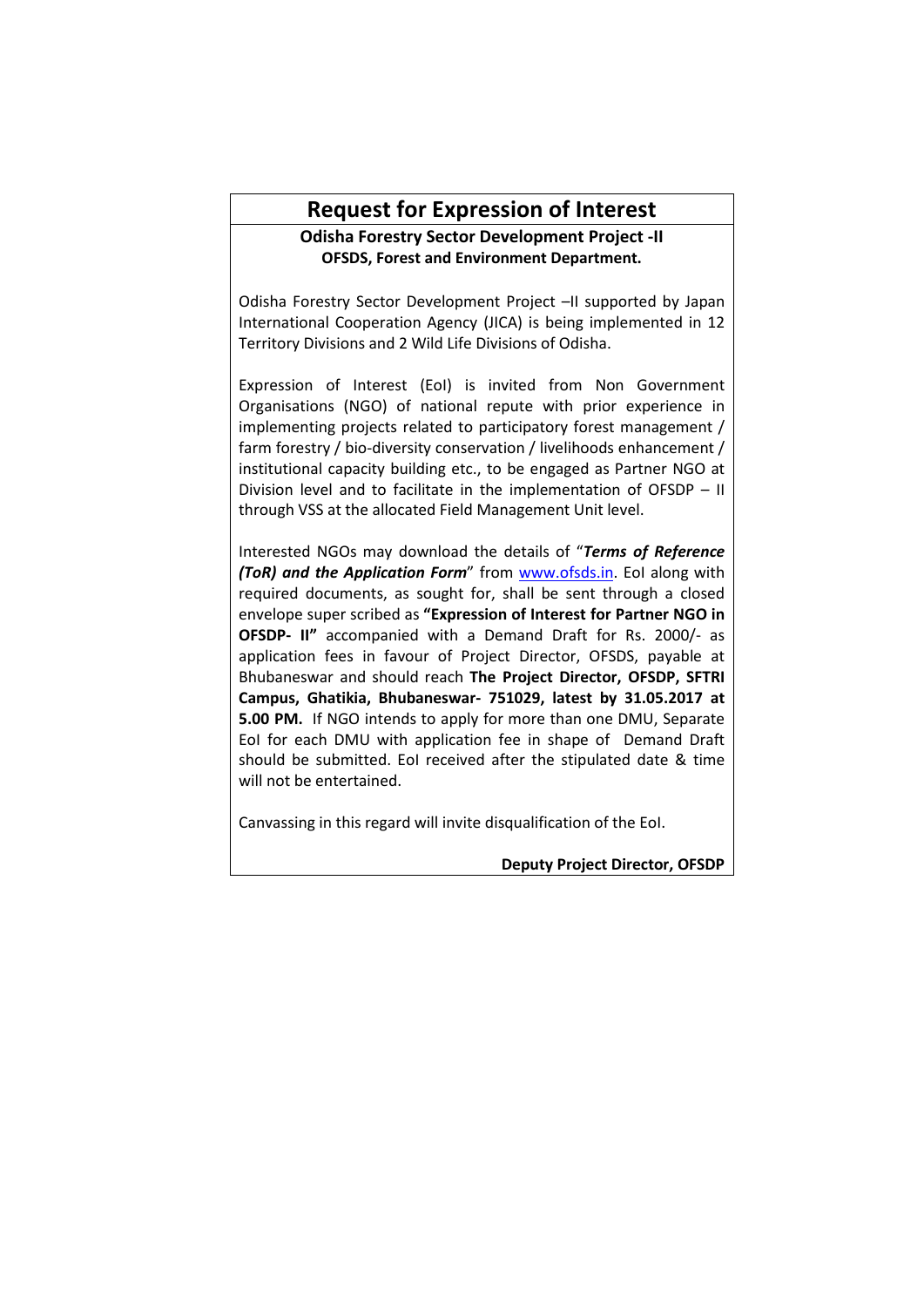# **Format of Proposal for P-NGO**

# **Name of the DMU(s) bidding for:**

- **1. Name of the Organisation :**
- **2. Name & Designation of the Chief Functionaries : of the NGO:**
- **3. Address**
- **4. Phone/Fax, e-mail**
- **5. DMU for which application made :**
- **6. Office Address in the proposed Division(if any) :**
- **7. Registration Details including PAN/TAN/VAT nos:**
- **8. FCRA Regd. No and bank Account:**
- **9. If the NGO was ever black listed and reasons thereof.**
- **10. If any criminal Proceedings initiated / pending against the NGO, If yes submit in details.**
- **11. Financial turnover (last 3 years) :**

| Financial Year | Total Turnover as per Audited Statement |
|----------------|-----------------------------------------|
| FY 2016-17     |                                         |
| FY 2015-16     |                                         |
| FY 2014-15     |                                         |

## **12. Organization's banking information**

| Sl No | Type of Account | <b>Account No</b> | Name of the Bank and<br>address | Name of the authorized<br>signatory |
|-------|-----------------|-------------------|---------------------------------|-------------------------------------|
|       |                 |                   |                                 |                                     |
|       |                 |                   |                                 |                                     |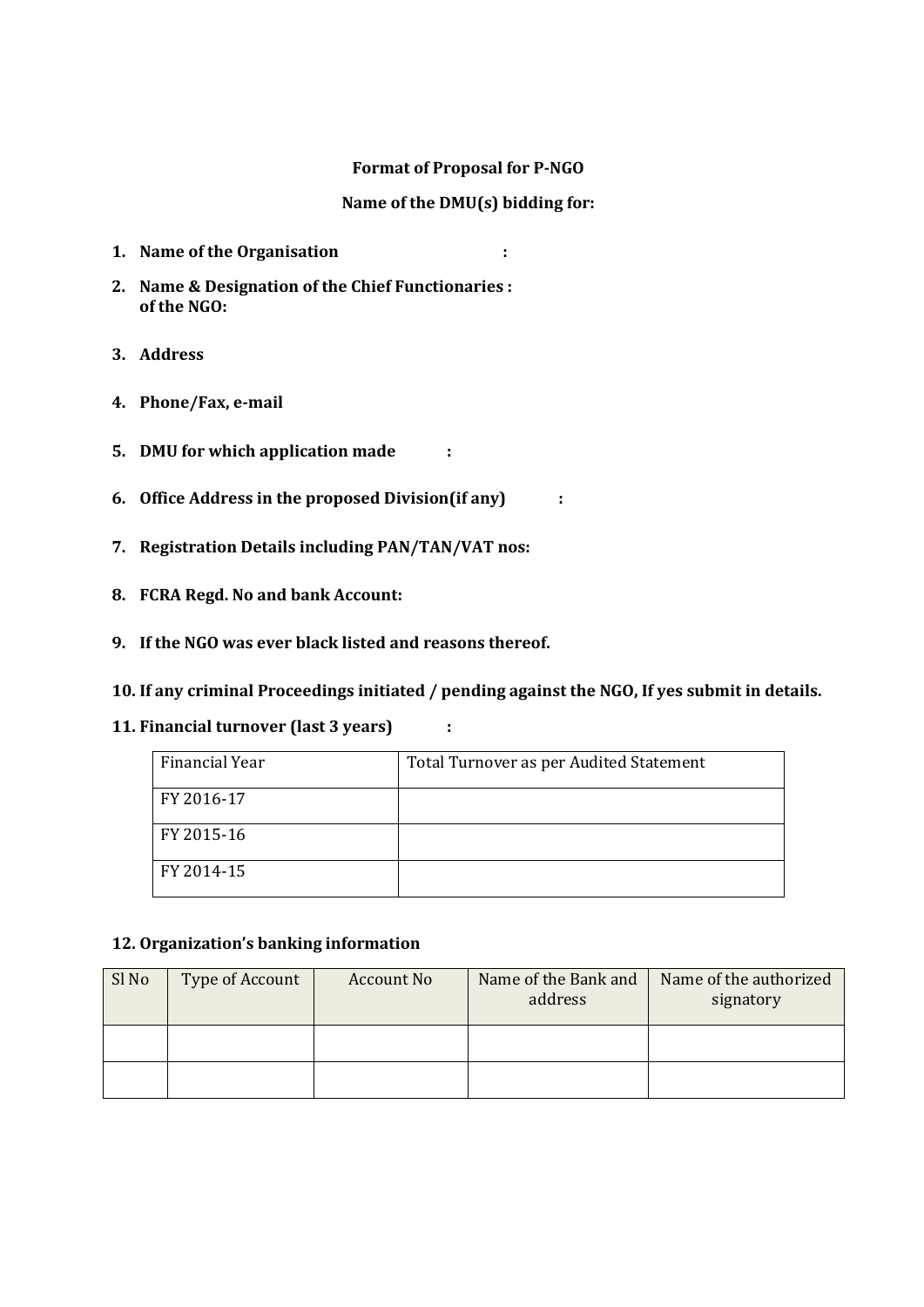## **13. Fixed Asset as per latest Audited Balance Sheet:**

| <b>Asst Type</b> | <b>Details of the Asset</b> | Value in Rs. Lakhs | <b>Present Location</b> |
|------------------|-----------------------------|--------------------|-------------------------|
|                  |                             |                    |                         |

# **14. Experience in Project executions, funded by International Agencies / Government in last 5 Years):**

| Title of the<br>Project | Name of the<br>Client/<br>Donor/Funding<br>agency | Locations of<br>the Project | Total value<br>of the<br>assignment | Duration of<br>the project | Salient<br>features (Pl.<br>Specify the<br>type* of the<br>Project) |
|-------------------------|---------------------------------------------------|-----------------------------|-------------------------------------|----------------------------|---------------------------------------------------------------------|
|                         |                                                   |                             |                                     |                            |                                                                     |

**\* Type- NRM, Livelihoods, Forest Management, Empowerment, Capacity Building, Infrastructure etc.**

**15. Experience in Project executions, funded by International Agencies / Government on participatory forest management, farm forestry, bio-diversity conservation, livelihoods enhancement, institutional capacity building etc. or similar work (last 8 years):**

| Title of the<br>Project | Name of the<br>Client/<br>Donor/Funding<br>agency | Locations of<br>the Project | Total value<br>of the<br>assignment | Duration of<br>the project | Salient<br>features |
|-------------------------|---------------------------------------------------|-----------------------------|-------------------------------------|----------------------------|---------------------|
|                         |                                                   |                             |                                     |                            |                     |

**16. Staff on regular employment: ( Details regarding their employment in the organisation with supporting documents like EPF contribution, salary statement from bank etc needs to be enclosed)**

| Sl No | Name | Position | Qualification | Experience<br>in Years | Working in this<br>NGO since |
|-------|------|----------|---------------|------------------------|------------------------------|
|       |      |          |               |                        |                              |

- 17. **Experience of working with OFSDP : Yes/No (If yes provide details)**
- 18. **Brief Note on appropriateness of the NGO for the proposed assignment. (In 300 Words Max.)**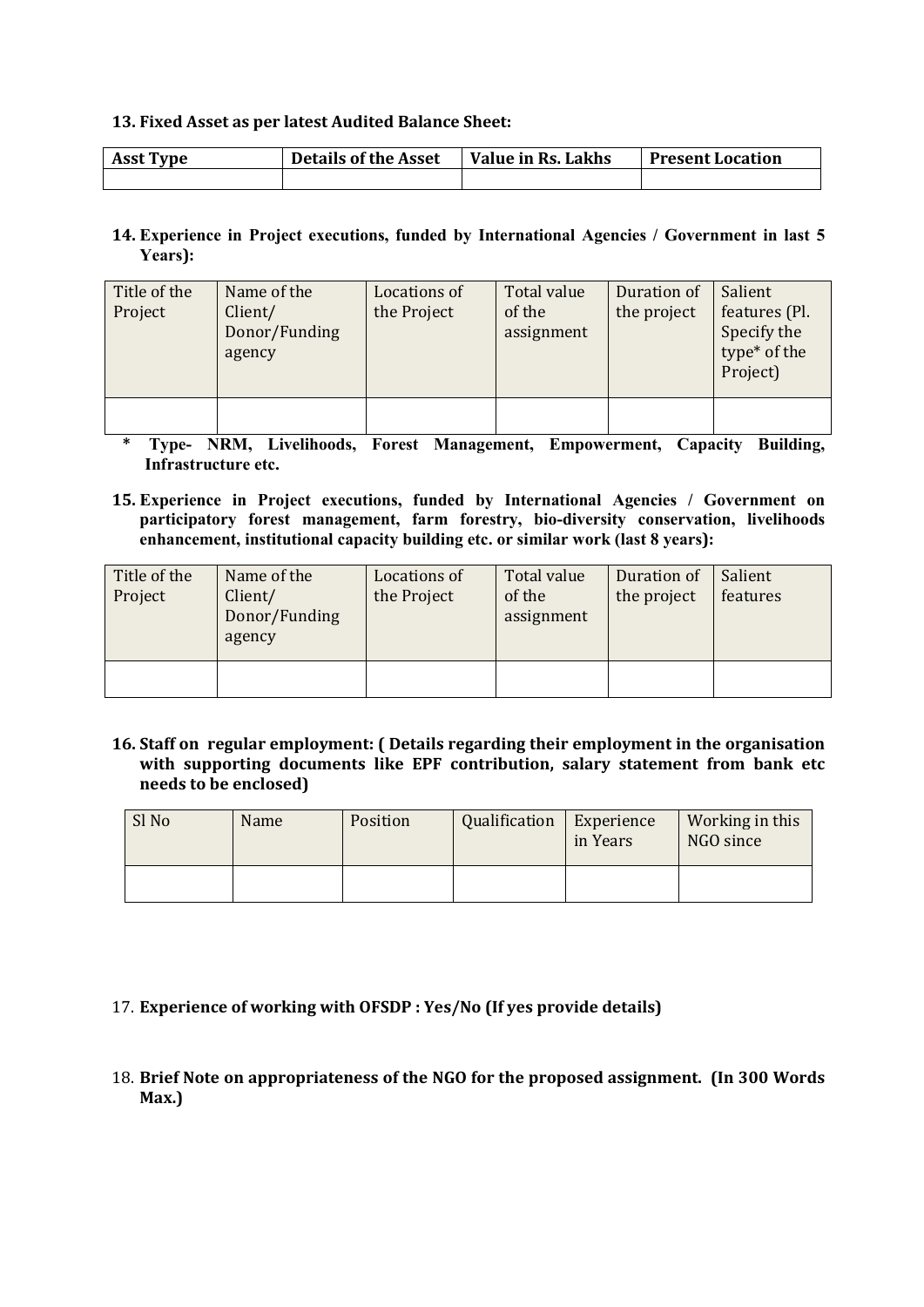# **Enclosures:**

(a) Annual Reports (for last five years) (*Ref: Point – 14 & 15*)

(b) Copies of last three years' audited statements (*Ref: Point – 11*)

(c) Copies of relevant registration certificates. (*Ref: Point 7*)

(d) Copy of FCRA Registration Certificate. (*Ref: Point 8*)

(e) Letters on award of Assignment / Project to the NGO (*Ref: Point – 14 & 15.)*

**Declaration:** Information furnished above are true to the best of my knowledge and suitable legal action can be initiated against the NGO, if any discrepancy observed in future.

Date: Name of the Signatory

Place: Designation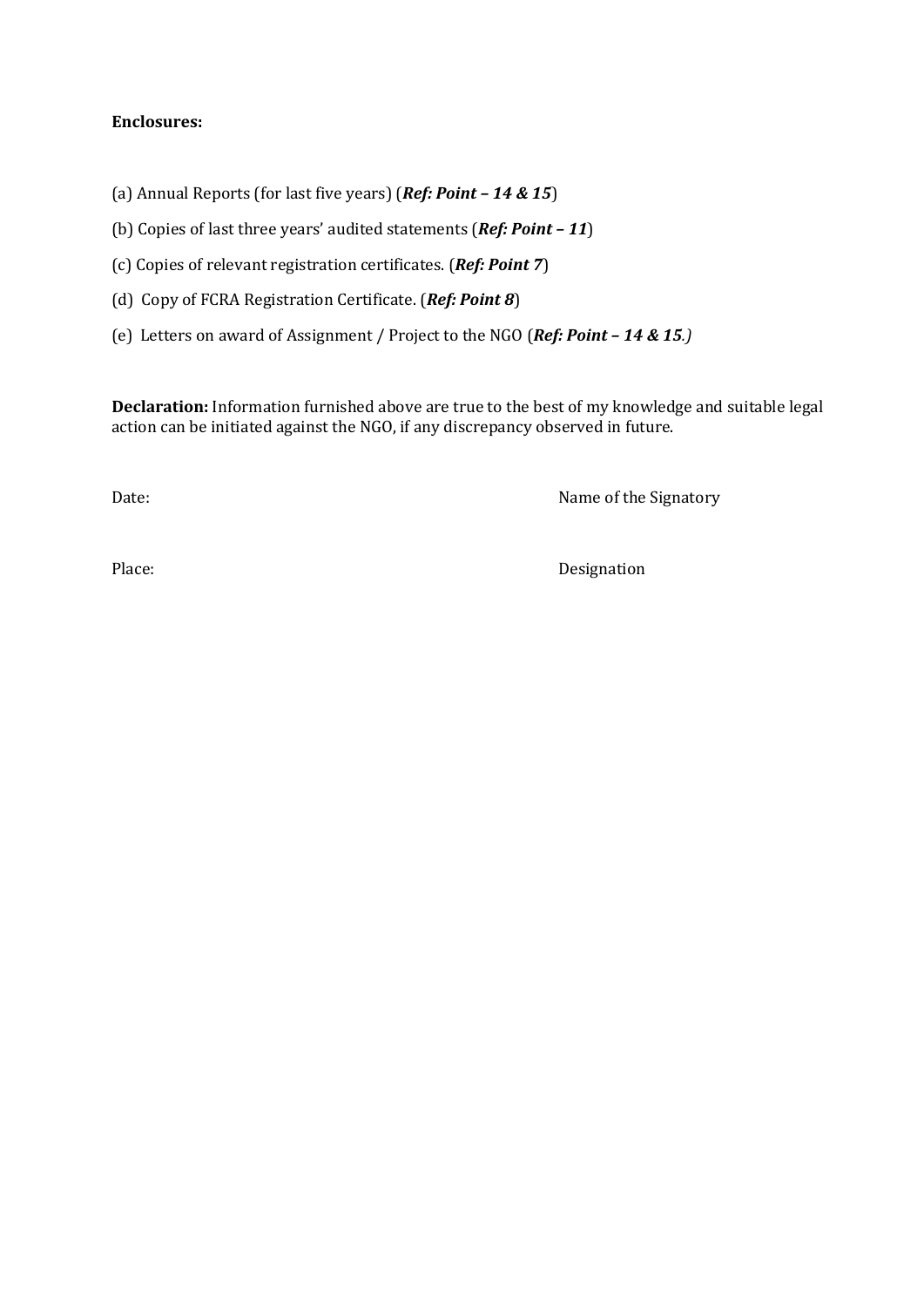#### **Draft Terms of Reference for Partner NGOs Rationale:**

#### **1. Rationale:**

Odisha Forestry Sector Development Project, Phase - II, with the financial assistance from Japan International Cooperation Agency (JICA) will be implemented in 12 Forest Divisions (notified as Divisional Management Units – DMUs) targeting 1,200 Van Samrakshan Samitis (VSSs) and Eco Development Committees (EDCs) spread over in 50 Forest Ranges (notified as Field Management Units – FMUs). The Project Interventions will include forestry development and participatory forest management, farm forestry, biodiversity conservation, livelihood enhancement, human-wildlife conflict management, disaster risk management, institutional capacity building etc. The Project envisages working with 3,600 Self Help Groups of women for livelihood enhancement activities at the VSS/EDC level and also with the producer groups formed by these SHGs at the Cluster level for higher level livelihood enterprises. The VSS/ EDC, as the building block of the Project, will be the primary unit of project implementation. The Project intends to strengthen the VSS as an empowered democratic village institution for forestry governance. It desires to build the capacity of the VSS so that they would continue to carry out different activities for forest management within the given legal and institutional framework.

The Project emphasizes rigorous engagements with the target communities, PRIs, other Line Departments and private players for implementation of different activities through convergence. With the limited human resources and skill set for livelihood enhancement, it would be difficult for the Odisha Forest Department (OFD) to implement all the interventions planned by the Project. Hence the need for engagement with the local NGOs as partners in project implementation. The Partner NGO will complement the activities of the OFD in decentralised participatory forest management, and focus intensively on the community institution building, addressing the issues in institutional sustainability at the community level, diversification of livelihood activities and ensuring higher incomes to the forest dependent communities.

#### **2. Scope of Work**

Partner NGOs will be engaged at the DMU level (One NGO for one DMU) to deploy quality human resources for implementation of different Project activities. A team of staff from the Partner NGO will be deployed at the FMU level, which is the operating unit for the Partner NGO. The Team will work under the directions of DMU Chief and under guidance of FMU Chief. The Team will report to FMU Chief.

The key objectives of engagement of Partner NGOs are a) to ensure institutional strengthening and sustainability of VSSs, EDCs and SHGs, so that they would be managing the assets created or developed by the Project in an equitable and sustainable manner, b) to enhance the participation of VSSs, EDCs and SHGs in project planning and implementation of project activities, and c) to ensure rigorous engagement of SHGs in different livelihood activities round the year to enhance their income and to reduce the risks of livelihood insecurities.

The scope of work of the Partner NGOs will include the following:

- 1. Community mobilization
- 2. Re-organisation/ formation of VSSs, EDCs and SHGs
- 3. Perspective planning/ microplanning, annual planning, convergence planning
- 4. Capacity building of VSSs, EDCs and SHGs
- 5. Assistance in implementation of different project activities afforestation, farm forestry, biodiversity conservation, livelihood enhancement, community development, building interfaces with different stakeholders etc.
- 6. Business/ enterprise planning for the SHGs and implementation of business/ enterprise plan
- 7. Plan and efforts for institutional sustainability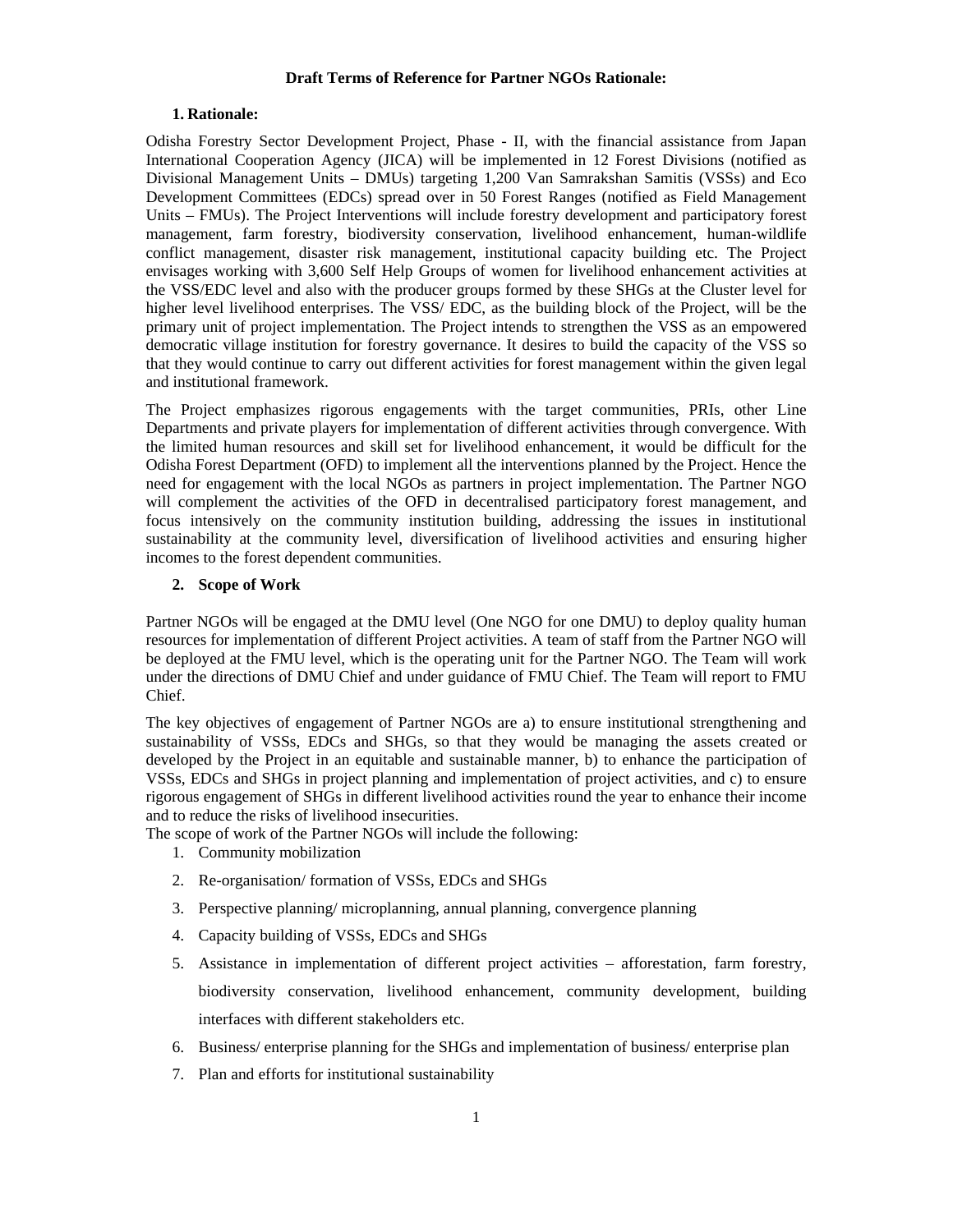- 8. Monitoring, performance reviews/ assessment and evaluation
- 9. Documentations
- 10. Knowledge management

## **3. Eligibility Criteria for NGOs**

3.1 Registration and other legal requirements

- The NGO should be registered under the Indian Societies Registration Act / Indian Trust Act / Company Act for a minimum of five years and shall be able to present annual reports and audit reports, when required.
- The NGO should be working in the same district in which the concerned DMU is located for at least 3 years and successfully implemented 2 projects funded by International Donors or Government Agencies (Union or State Governments).
- The turnover of the NGO for the last 3 years should be Rs. 2.5 million per year.
- An NGO blacklisted or placed under funding restriction by any Ministry or Government Department, Government Undertaking, shall not be eligible.
- NGO should not have defaulted either in works or in financial progress in any of their works with the Government Department or Government Agencies in last three years.

## 3.2 Minimum experience required

- Proven experience of working for 5 years in Forestry Sector, or in Wildlife Management and Biodiversity Conservation Sectors, or in other Sectors such as Environment, Natural Resources Management, Rural Livelihoods, Women's Empowerment, Community and Rural Development.
- Minimum 5 years of experience in preparation of village level development plans /Micro Plan, livelihood improvement/income generation plans for SHGs etc. The NGO should be well conversant in PRA and other participatory planning tools.
- Minimum 5 years of experience in community institution development, capacity building and building linkages between the community institutions and different opportunities in the government and market.
- Organisations having experience of working with OFSDP Phase 1 will be given preference.

## **4. Expected Roles/ Functions of NGO**

The Partner NGO shall have the following key roles/ functions for implementation of the Project:

- 1. Assist the FMU in assessment of project area and selection of VSSs and EDCs for implementation of the Project.
- 2. Carry out multi-pronged activities for community mobilization in VSS/ EDC to efficiently and effectively
	- a. Participate in forest protection, management and biodiversity conservation
	- b. Participate in implementation of the project activities
	- c. Collaborate with PRIs and other Line Departments for carrying out different village development and livelihood improvement activities.
- 3. Assist the FMU in formation of VSSs, EDCs and SHGs, wherever required.
- 4. Assist the FMU and the target communities to reform their VSSs, EDCs and SHGs wherever required.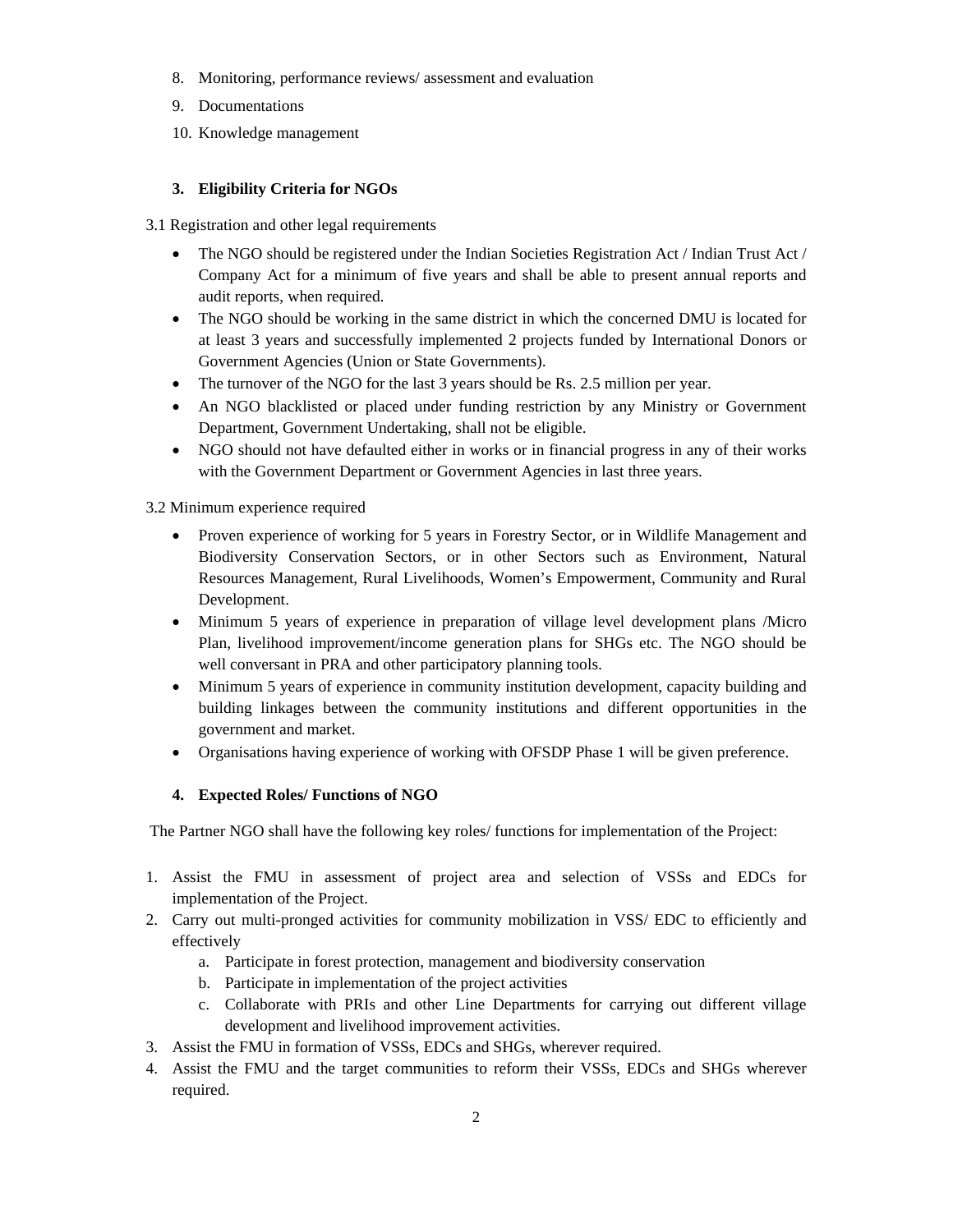- 5. Work with the VSSs and EDCs to prepare Micro Plan following the Guidelines and Manual of the Project.
- 6. Assist the VSS/EDC and FMU in periodical review of the implementation of micro plan and in revisiting the micro plan.
- 7. Work with the VSSs and EDCs to prepare Annual Plans following the guidelines of the Project.
- 8. Assist VSSs, EDCs and FMU to prepare plan for convergence and facilitating linkages with PRIs, Line Departments and private sector agencies.
- 9. Work with DMU and FMU for planning and implementation of different capacity building activities for VSSs, EDCs and SHGs – the activities may include orientation, training, coaching, handholding, demonstrating etc. The focus shall be on institution development as well as programmes so that the VSSs, EDCs and SHGs can plan and implement different activities and can sustain the efforts even after the project period.
- 10. Assist the VSSs and EDCs to identify beneficiaries for different project components especially farm forestry, critical livelihood support, access to entitlements under different schemes of the Government.
- 11. Work with VSSs and EDCs to identify the poor and forest dependent communities in their respective villages and organize them to form Self Help Groups.
- 12. Assist the SHGs in building linkages with appropriate institutions for skill development, setting up of enterprises and marketing.
- 13. Work with other FMU Team to form clusters for promotion of livelihood activities and facilitate SHGs to become members in the cluster organisation.
- 14. Assist FMU and DMU in collection and compilation of data on the progress of project implementation and assist them in regular project monitoring and reviews, and preparation of periodic progress reports of the Project.
- 15. Assist VSSs, EDCs and SHGs to adopt standard institutional governance procedures and build their capacity to manage funds, maintain books of accounts and other records, undertake financial and social audits, and respect transparency and accountability.
- 16. Assist DMU and FMU in carrying out various publicity and promotional activities at VSS/EDC, Gram Panchayat, FMU and DMU level for creating public awareness on the Project and popularization of project strategies, results and best practices. The Partner NGO is expected to play role of a knowledge partner of the Project at the DMU and FMU level.

## **5. Composition of Team**

The Team at the FMU level will constitute one Team Leader (Institution Development, Networking and Convergence), one Development Officer (Community Development and Livelihoods) and one Development Officer (NRM, Farm Forestry and Institutional Linkages). The Partner NGO will be mandated to deploy women team members - at least one Woman member will be deployed per FMU.

One of the Team Leaders will be designated by the NGO as the coordinator for interaction with the DMU. The Chief Functionary of the NGO will be responsible for delivery of outputs agreed in the ToR.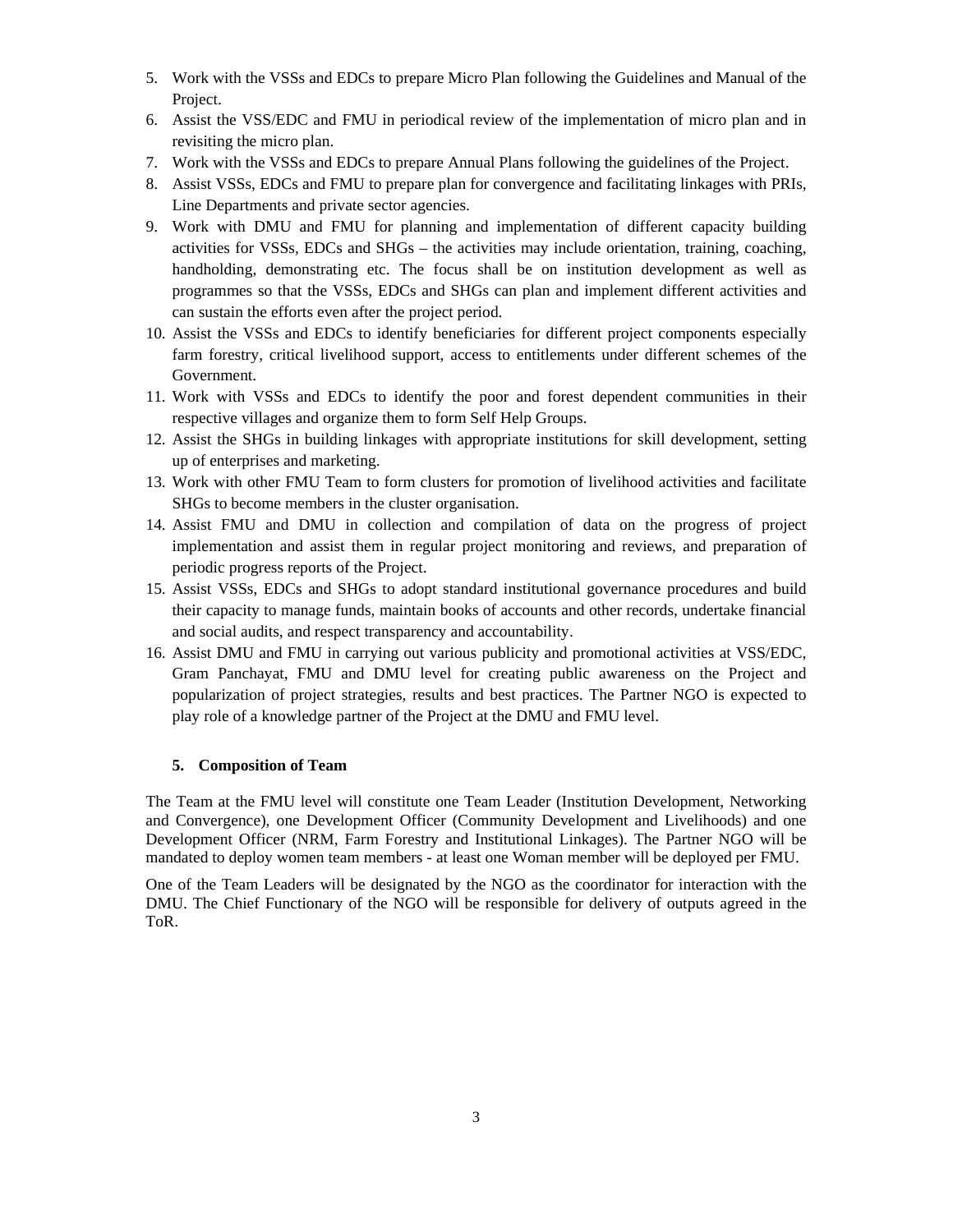| SI. | Name of the DMU      | <b>No. of FMUs</b> | Approximate<br>number of<br><b>VSSs and EDCs</b> | No. of<br><b>Team</b><br><b>Leaders</b> | No. of<br><b>Development</b><br><b>Officers</b> (CD<br>and<br>Livelihoods) | No. of<br><b>Development</b><br><b>Officers</b><br>(NRM and<br>Linkages) |
|-----|----------------------|--------------------|--------------------------------------------------|-----------------------------------------|----------------------------------------------------------------------------|--------------------------------------------------------------------------|
|     | Athamalik            | 3                  | 75                                               | 3                                       | 3                                                                          | 1                                                                        |
| 2   | Baripada             | 6                  | 150                                              | 6                                       | 6                                                                          | 6                                                                        |
| 3   | Boudh                | 3                  | 60                                               | 3                                       | 3                                                                          | 3                                                                        |
| 4   | <b>Dhenkanal</b>     | 6                  | 150                                              | 6                                       | 6                                                                          | 6                                                                        |
| 5   | <b>Ghumsur North</b> | 4                  | 100                                              | 4                                       | 4                                                                          | 4                                                                        |
| 6   | <b>Ghumsur South</b> | 3                  | 60                                               | 3                                       | 3                                                                          | 3                                                                        |
| 7   | Jharsuguda           | 3                  | 80                                               | 3                                       | 3                                                                          | 3                                                                        |
| 8   | Karanjia             | 5.                 | 100                                              | 5                                       | 5                                                                          |                                                                          |
| 9   | Rairangpur           | 5                  | 100                                              | 5                                       | 5                                                                          | 5                                                                        |
| 10  | Sambalpur            | 4                  | 100                                              | 4                                       | 4                                                                          | 4                                                                        |
| 11  | Subarnapur           | 3                  | 75                                               | 3                                       | 3                                                                          | 3                                                                        |
| 12  | Sundargarh           | 5.                 | 150                                              | 5                                       | 5                                                                          | 5                                                                        |
|     | Total                | 50                 | 1,200                                            | 50                                      | 50                                                                         | 50                                                                       |

**Table: Project area and indicative no. of Team Members to be deployed (**to be filled in later**)** 

## **6. Terms of Reference and Required Qualifications of the Team Members**

The essential and desired qualifications of team members to be deployed by the Partner NGO have been given below:

| SI.          | <b>Position</b> | <b>Key responsibilities</b>                                                                                                                                                                                                                                                                                                                                                                                                                                                                                                                                                                                                                                                                                                                                                                                                                                                                                  | <b>Qualification - essential</b>                                                                                                                                                                                                                                                                                                                                                                                                                                                                                                                                                                             | Qualification<br>desirable                                                                                                                                                                                                                                                                              |
|--------------|-----------------|--------------------------------------------------------------------------------------------------------------------------------------------------------------------------------------------------------------------------------------------------------------------------------------------------------------------------------------------------------------------------------------------------------------------------------------------------------------------------------------------------------------------------------------------------------------------------------------------------------------------------------------------------------------------------------------------------------------------------------------------------------------------------------------------------------------------------------------------------------------------------------------------------------------|--------------------------------------------------------------------------------------------------------------------------------------------------------------------------------------------------------------------------------------------------------------------------------------------------------------------------------------------------------------------------------------------------------------------------------------------------------------------------------------------------------------------------------------------------------------------------------------------------------------|---------------------------------------------------------------------------------------------------------------------------------------------------------------------------------------------------------------------------------------------------------------------------------------------------------|
| $\mathbf{1}$ | Team<br>Leader  | Team management, coordination<br>$\bullet$<br>with DMU and FMU and<br>VSSs/EDCs/SHGs.<br>Coordination with different<br>$\bullet$<br>stakeholders, networking, building<br>linkages with different Line<br>Departments, Financial and<br>Market Agencies.<br>Planning, implementation,<br>٠<br>monitoring and reporting of<br>project activities in the target<br>villages.<br>Microplanning, Annual Planning,<br>$\bullet$<br>Convergence Planning at the VSS<br>and EDC level with the help of<br>team members.<br>Planning and execution of<br>$\bullet$<br>Institutional Capacity Building -<br>VSSs, EDCs and SHGs.<br>Planning and execution of<br>$\bullet$<br>livelihood enhancement activities.<br>Assistance to FMU and VSSs and<br>٠<br>EDCs in implementation of<br>afforestation and farm forestry<br>activities.<br>Build capacity of the Animators<br>٠<br>and guide them to work efficiently | Graduate degree in Rural<br>Development, Forestry,<br>Rural Management,<br>Agriculture, Social Works,<br>Sociology, Plant Sciences,<br><b>Environmental Sciences or</b><br>allied areas.<br>6 years of relevant work<br>experiences with at least 5<br>years of work experience in<br>rural areas for rural<br>development and<br>livelihood projects.<br>Minimum 3 years of<br>experience as Team Leader<br>/ Project Coordinator of a<br>project overseeing<br>programmes and<br>programme support/<br>operations.<br>Proficiency in reading,<br>writing and speaking of<br>Odia and English<br>languages. | Work experience in<br>participatory<br>forestry and<br>biodiversity<br>conservation<br>projects.<br>Experience of<br>working with the<br>Projects<br>implemented by the<br>Government.<br>Demonstrated<br>managerial/<br>leadership abilities.<br>Work experience in<br>the same<br>geography/district. |

**Table: Key Responsibilities and Qualifications of the Team Members**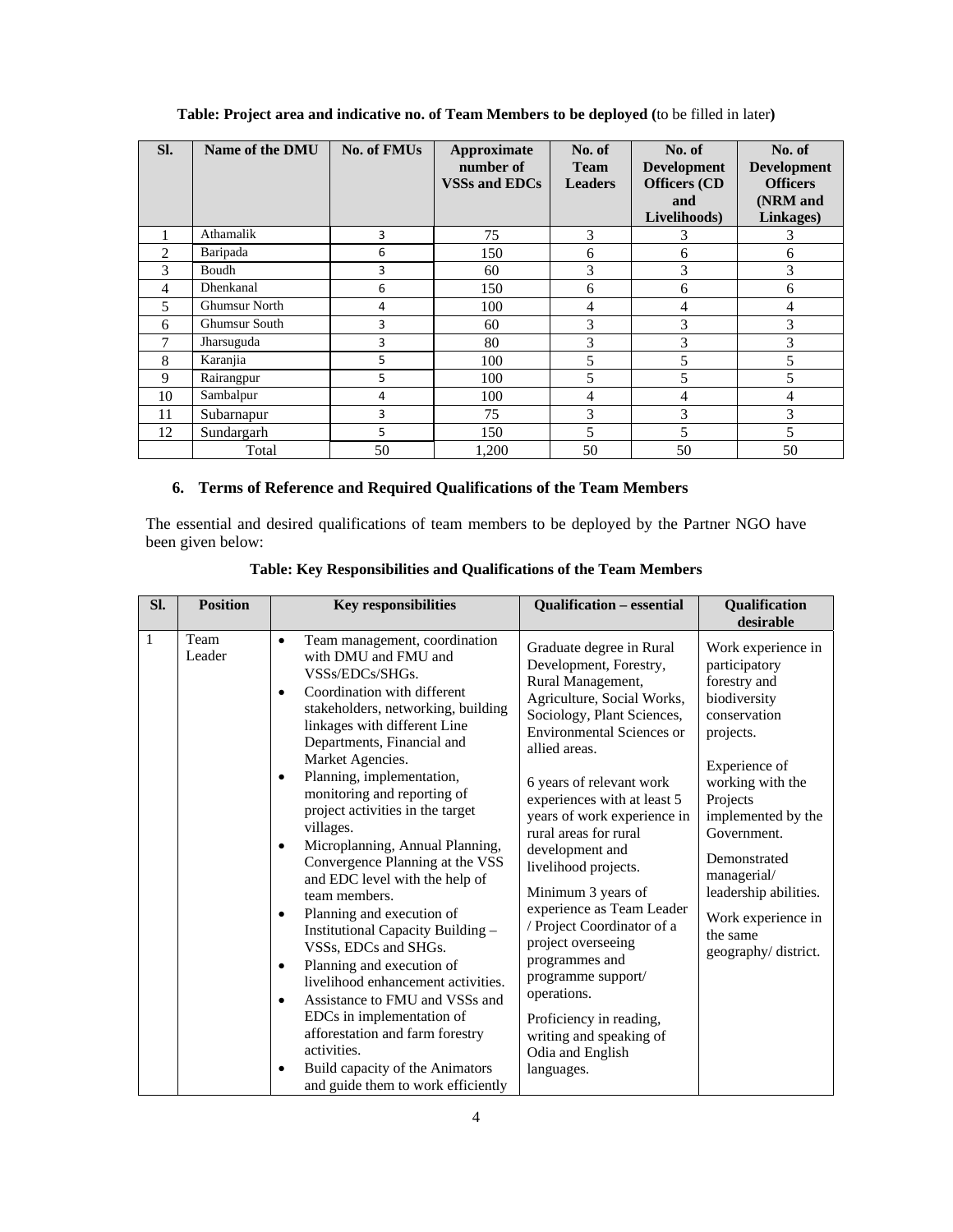| SI.            | <b>Position</b>                                                                     | <b>Key responsibilities</b>                                                                                                                                                                                                                                                                                                                                                                                                                                                                                                                                                                                                                                                                                                                                                                                                                                                                                                                                                                                                                                                                                                                                                                                                                                                                                                           | <b>Qualification - essential</b>                                                                                                                                                                                                                                                                                                                                                                                                              | Qualification<br>desirable                                                                                                                                                                                                                                                                                           |
|----------------|-------------------------------------------------------------------------------------|---------------------------------------------------------------------------------------------------------------------------------------------------------------------------------------------------------------------------------------------------------------------------------------------------------------------------------------------------------------------------------------------------------------------------------------------------------------------------------------------------------------------------------------------------------------------------------------------------------------------------------------------------------------------------------------------------------------------------------------------------------------------------------------------------------------------------------------------------------------------------------------------------------------------------------------------------------------------------------------------------------------------------------------------------------------------------------------------------------------------------------------------------------------------------------------------------------------------------------------------------------------------------------------------------------------------------------------|-----------------------------------------------------------------------------------------------------------------------------------------------------------------------------------------------------------------------------------------------------------------------------------------------------------------------------------------------------------------------------------------------------------------------------------------------|----------------------------------------------------------------------------------------------------------------------------------------------------------------------------------------------------------------------------------------------------------------------------------------------------------------------|
|                |                                                                                     | and effectively.<br>Assistance to DMU and FMU in<br>$\bullet$<br>organisation of workshops of<br>leaders of VSSs and EDCs.<br>Assistance to FMU in organisation<br>$\bullet$<br>of social audits.                                                                                                                                                                                                                                                                                                                                                                                                                                                                                                                                                                                                                                                                                                                                                                                                                                                                                                                                                                                                                                                                                                                                     | Proficiency in MS Office.<br>Strong networking,<br>communication and<br>facilitation skills.                                                                                                                                                                                                                                                                                                                                                  |                                                                                                                                                                                                                                                                                                                      |
| $\overline{2}$ | Developmen<br>t Officer -<br>Community<br>Developmen<br>and<br>t<br>Livelihoods     | Community mobilisation, re-<br>$\bullet$<br>organisation of VSSs, EDCs and<br>SHGs, formation of new SHGs<br>etc.<br>Key role in preparation of micro<br>$\bullet$<br>plan and annual plan by the VSSs<br>and EDCs.<br>Orientation and training of VSSs,<br>$\bullet$<br>EDCs, Animators, SHGs on<br>institution development.<br>Assistance in mass awareness<br>$\bullet$<br>generation among the members of<br>VSSs, EDCs and SHGs to enhance<br>their participation in the project<br>activities.<br>Assistance to FMU, VSSs, EDCs<br>$\bullet$<br>and SHGs in implementation of<br>different project activities.<br>Business/IGA planning with SHGs<br>$\bullet$<br>and assistance to the SHGs in<br>implementation of IGAs.<br>Assistance to VSSs and EDCs in<br>$\bullet$<br>revolving fund management.<br>Building linkages between SHGs<br>$\bullet$<br>and financial institutions, market,<br>schemes of the Government.<br>Assistance to VSSs and EDCs and<br>$\bullet$<br>Animators in organisations of<br>routine meetings, record<br>maintenance, fund management,<br>fund raising etc.<br>Facilitation of social audits at the<br>$\bullet$<br>VSS and EDC level.<br>Preparation of reports on project<br>$\bullet$<br>activities.<br>Participation in review meetings at<br>$\bullet$<br>the FMU as well as DMU level. | Graduate/Bachelor degree<br>in Rural Development,<br>Rural Management,<br>Agriculture, Social Works,<br>Social Sciences or allied<br>areas.<br>3 years of relevant work<br>experiences in rural areas<br>for rural development and<br>livelihood projects.<br>Strong training, facilitation<br>and communication skills.<br>Proficiency in reading,<br>writing and speaking of<br>Odia and English<br>languages.<br>Proficiency in MS Office. | Experience of<br>working with the<br>Livelihood Projects<br>implemented by the<br>Government.<br>Demonstrated<br>experience of<br>working with SHGs<br>and Producer<br>Groups for<br>livelihood<br>improvement,<br>enterprise<br>development<br>activities.<br>Work experience in<br>the same<br>geography/district. |
| 3              | Developmen<br>t Officer -<br>NRM, Farm<br>Forestry and<br>Institutional<br>Linkages | Community mobilisation, re-<br>$\bullet$<br>organisation of VSSs, EDCs.<br>Assistance in preparation of micro<br>$\bullet$<br>plan and annual plan by the VSSs<br>and EDCs.<br>Orientation and training of VSSs,<br>$\bullet$<br>EDCs, Animators, and SHGs on<br>participatory forest management,<br>sustainable harvesting of NTFPs,<br>farm forestry etc.<br>Assistance to FMU, VSSs, EDCs<br>$\bullet$<br>and SHGs in implementation of<br>afforestation, farm forestry, agro-<br>forestry, NTFP plantations, soil<br>and water conservation etc.                                                                                                                                                                                                                                                                                                                                                                                                                                                                                                                                                                                                                                                                                                                                                                                  | Graduate/Bachelor degree<br>in Forestry, Agriculture,<br><b>Environmental Sciences,</b><br>Plant Sciences, Rural<br>Management and allied<br>areas.<br>3 years of relevant work<br>experiences in JFM/NRM<br>projects.<br>Strong facilitation skills in<br>community based forest<br>management/natural<br>resource management.                                                                                                               | Experience of<br>working with the<br>JFM/Eco<br>Development/Water<br>shed Projects<br>implemented by the<br>Government.<br>Demonstrated<br>experience of<br>working with<br>JFMCs/EDCs for<br>participatory forest<br>management,<br>convergence, farm<br>forestry, forest                                           |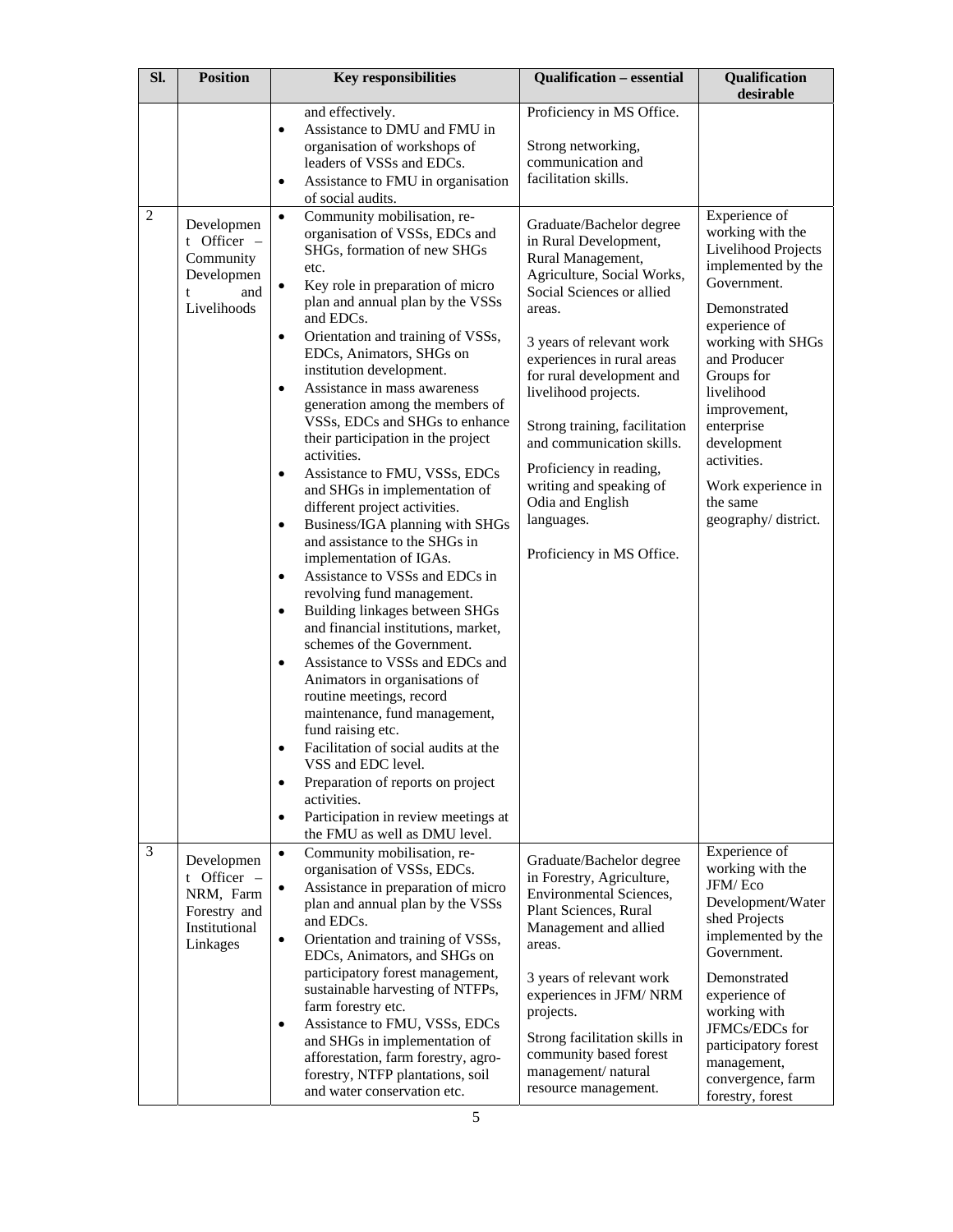| SI. | <b>Position</b> | <b>Key responsibilities</b>                                                                                                                                                                                                                                                                                                                                                                                                                                                                                                                                                                                                                                                                                                                                                                                                                                                                                                                                                                                                                                 | <b>Qualification - essential</b>                                                                                  | Qualification<br>desirable                                                             |
|-----|-----------------|-------------------------------------------------------------------------------------------------------------------------------------------------------------------------------------------------------------------------------------------------------------------------------------------------------------------------------------------------------------------------------------------------------------------------------------------------------------------------------------------------------------------------------------------------------------------------------------------------------------------------------------------------------------------------------------------------------------------------------------------------------------------------------------------------------------------------------------------------------------------------------------------------------------------------------------------------------------------------------------------------------------------------------------------------------------|-------------------------------------------------------------------------------------------------------------------|----------------------------------------------------------------------------------------|
|     |                 | Assistance to FMU and EDCs for<br>$\bullet$<br>implementation of eco<br>development activities including<br>biodiversity conservation.<br>Convergence planning and<br>٠<br>building interface with PRIs, Line<br>Department, and Private Sector<br>Agencies for implementation of<br>different activities in the VSSs and<br>EDC <sub>s</sub> .<br>Assistance to other team members<br>٠<br>in business/IGA planning and<br>implementation of IGAs.<br>Assistance to VSSs and EDCs, and<br>٠<br>Animators in organisations of<br>routine meetings, record<br>maintenance, fund management,<br>fund raising etc.<br>Facilitate the process of<br>٠<br>information and experience<br>sharing among VSSs, EDCs and<br>SHGs at the FMU level.<br>Facilitation of exposure visits for<br>٠<br>the VSSs, EDCs and SHGs.<br>Facilitation of federation building<br>$\bullet$<br>process among the VSSs and<br><b>EDCs</b><br>Preparation of reports on project<br>$\bullet$<br>activities.<br>Participation in review meetings at<br>the FMU as well as DMU level. | Proficiency in reading,<br>writing and speaking of<br>Odia and English<br>languages.<br>Proficiency in MS Office. | based livelihood<br>projects.<br>Work experience in<br>the same<br>geography/district. |

### **7. Deployment period**

The deployment of NGO will be for a period of 8 years. The initial period of contract will be for 5 years with an extension of further 3 years based on the need. The performance appraisal will be conducted on an annual basis and accordingly the terms and conditions of the contract will be modified annually.

#### **8. Payments and other supports to the Partner NGOs**

The Team will operate from the FMU Office and necessary office space will be provided by the FMU. One motor cycle will be provided to the Team in FMU for mobility. The Partner NGO will be provided with salary for each members, travel and coordination expenses and overheads. The payment will be made on quarterly basis.

#### **9. Role of PMU in deployment of NGO**

The Partner NGOs will be procured through local competitive bidding following quality and cost based selection method. The PMU will finalise the guidelines for procurement of Partner NGOs, which will include RFP, TOR, selection procedures (constitution of selection committee, evaluation of proposal, interviews, contract negotiations etc.), contract document, special conditions of the contract, performance appraisal etc.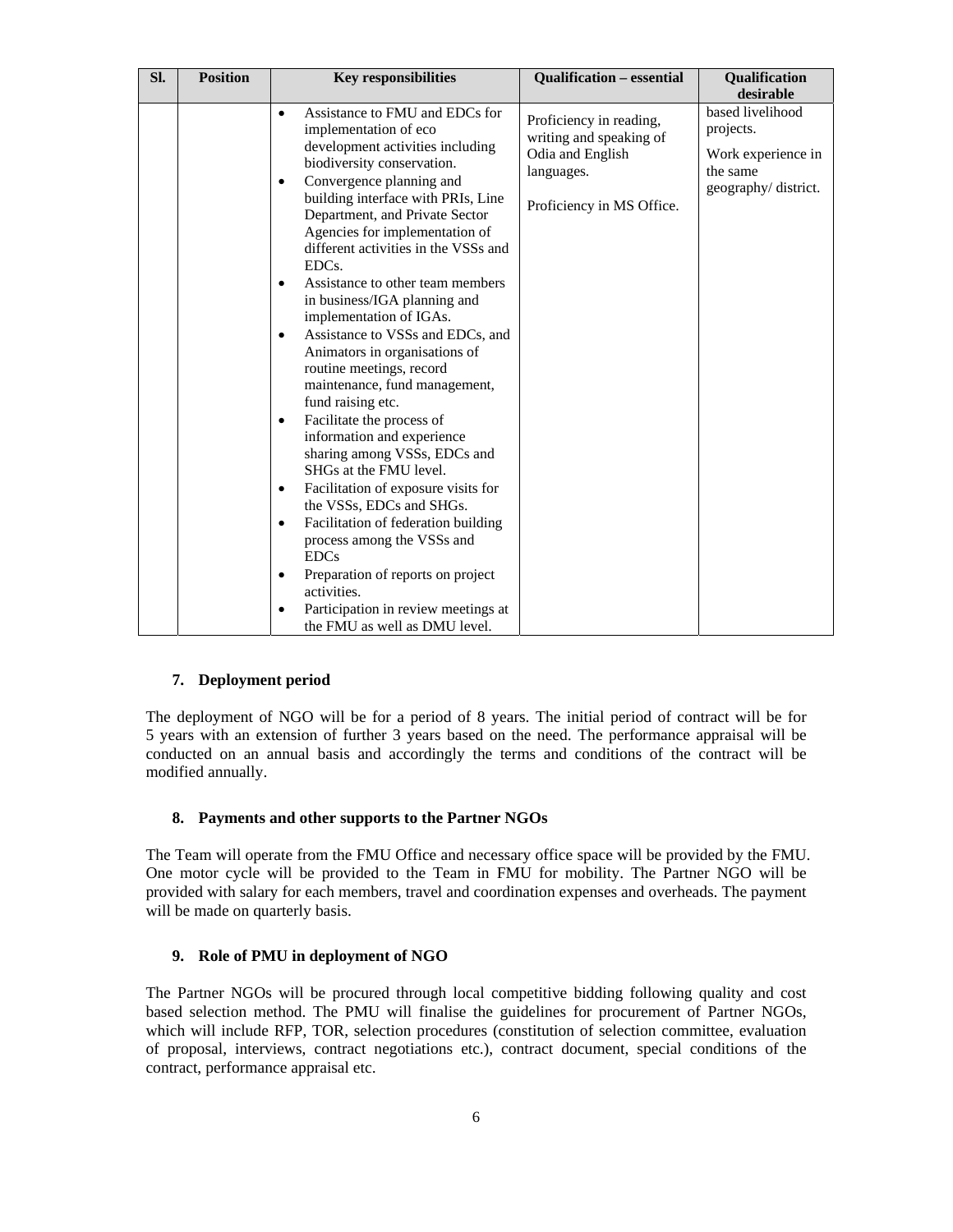The PMU will notify constitution of selection/ procurement committee to initiate the process of selection during the first year of project implementation. The committee will have members from PMU, Regional CCF, concerned DMU Chief and other Experts.

### **10. Role of DMU in deployment of NGO**

The DMU Chief will be one of the members of the selection committee. The DMU Chief will sign the contract with the Partner NGO represented by the Chief Functionary. The Chief Functionary of NGO will be responsible for timely delivery of the outputs mentioned the contract. S/he will participate in the review meetings organised at the DMU as well as PMU level.

At DMU level, an NGO Coordination Cell will be constituted under the Chairmanship of DMU Chief with members consisting of Assistant DMU Chief, Subject Matter Specialists, one Representative of PMC and FMU Chiefs. One of the Subject Matter Specialist nominated by DMU chief will act as the Nodal Officer for coordination with NGO at the DMU level. Nodal Officer will coordinate all activities related to Partner NGO including convening the monthly review meetings, review of progress reports, maintenance all necessary records and communications etc. The Representative of PMC will assist the NGO Coordination Cell in technical coordination, monitoring and evaluation of activities of Partner NGO.

The NGO Coordination Cell will have monthly review of the progress of work by the NGO (Teams deployed by the NGO). One of the Team Leaders deployed at the FMU level will be designated by the NGO as the coordinator of the NGO to periodically interact with the DMU.

The DMU will conduct an annual performance appraisal / evaluation of the work of the NGO and the report will be shared with the PMU. Necessary feedback will be provided to the NGO by the DMU.

#### **11. Selection Process**

The Partner NGOs will be procured through local competitive bidding following quality and cost based selection method involving a three-stage selection process i.e. preliminary screening, evaluation of technical proposal and presentation/ interaction with the short-listed NGOs. The selection process will have conformity to the State Government's relevant laws and rules. Selection committee will be formed at the PMU level with members of PMU, Regional CCFs, DMU Chief, Experts etc. Announcement for RFP will be widely publicised in the local newspapers (Both local vernacular and English) and on the website of the Project / Forest Department. The suggested selection criteria with weightage of scores have been presented below:

| <b>Selection Criteria</b>                   | <b>Indicators</b>                                                                                                                   | Distribution of<br><b>Scores</b> |
|---------------------------------------------|-------------------------------------------------------------------------------------------------------------------------------------|----------------------------------|
| Organisational capacity and<br>experience   | Reputation of the organisation, presence in the district,<br>quality of human resources with the organisation,<br>publications etc. | 10                               |
|                                             | Understanding of the task, proposed methodology and<br>work plan                                                                    | 10                               |
|                                             | Experience of working with projects on forestry, wildlife<br>and biodiversity conservation in last 5 years                          | 10                               |
| Relevant Technical<br>Experience            | Experience of working with rural livelihoods projects in<br>last 5 years                                                            | 10                               |
|                                             | Experience of working with OFSDP Phase 1                                                                                            | 10                               |
| Human Resources to be deployed              |                                                                                                                                     |                                  |
| Team Leader                                 | <b>Oualification</b>                                                                                                                |                                  |
|                                             | <b>Experience Relevant to the Position</b>                                                                                          |                                  |
| Development Officer                         | <b>Oualification</b>                                                                                                                |                                  |
| (Community Development)<br>and Livelihoods) | Experience Relevant to the Position                                                                                                 |                                  |

### **Suggested Selection Criteria (Technical Proposal and Presentation)**